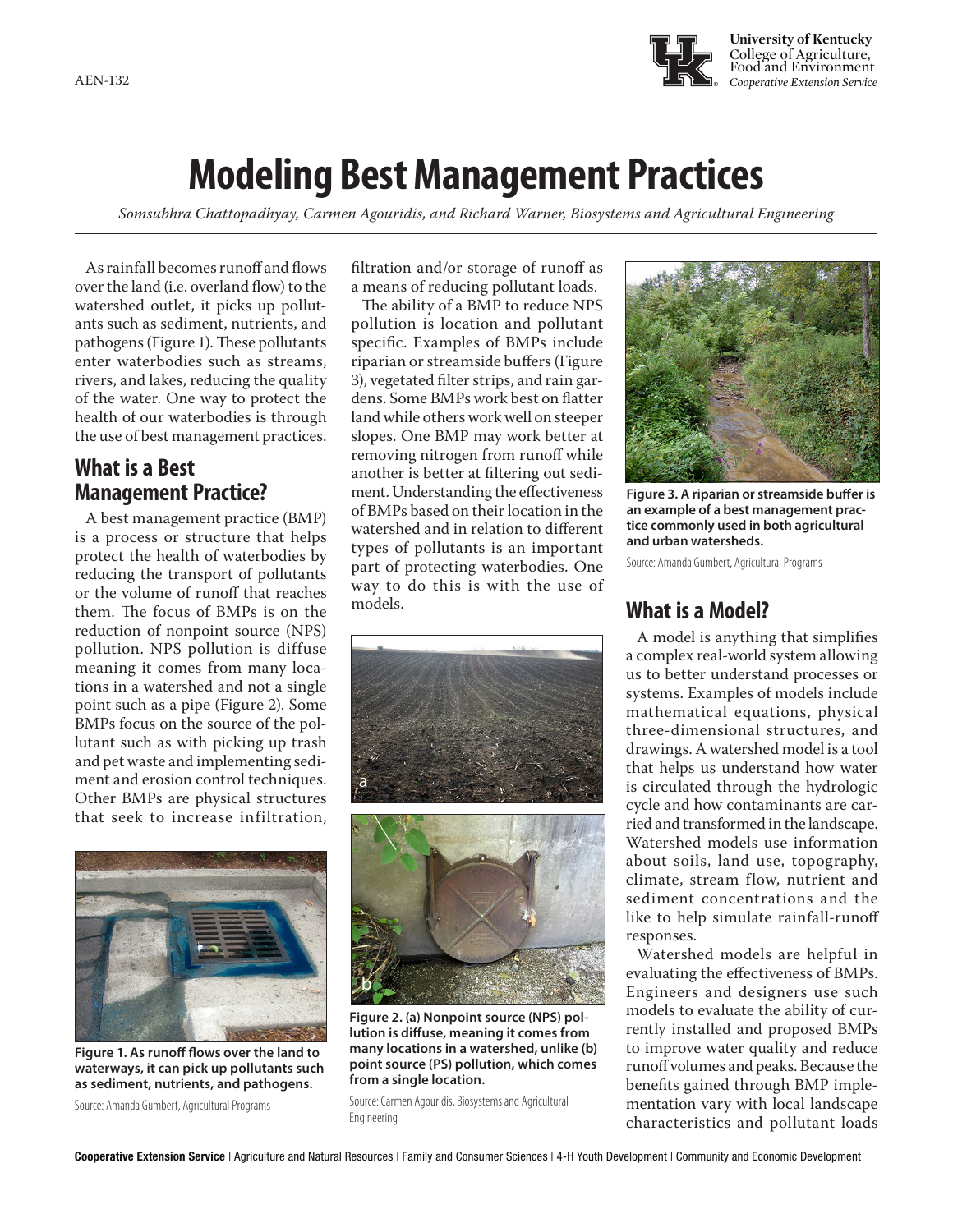and types, watershed models can help planners select an optimal combination of BMPs with regards to their cost and effectiveness.

# **Commonly Used Models**

A number of watershed models are available for evaluating the effectiveness of BMPs. The type of model selected depends in part on the dominate land use, generally either agricultural or urban, the size of the watershed (i.e. drainage area), and the type of BMPs which the modeler wants to simulate (Table 1).

# Agricultural Models

### **AGNPS (Agricultural Non-Point Source Pollution Model) and AnnAGNPS (Annualized Agricultural Non-Point Source Pollution Model)**

Designed by the U.S. Department of Agriculture, Natural Resource Conservation Service, the AGNPS, and AnnAGNPS models are useful for studying the effects of watershed management decisions on hydrology, sediment and nutrient loading. The AnnAGNPS module allows the user to evaluate the risks and costs/benefits of various BMPs at reducing pollutant loads. Examples of BMPs evaluated in the models include riparian buffers, vegetated buffer strips, wetlands, fertilizer application rates, conservation tillage, controlled grazing, and grade stabilization. To learn more about AG-NPS and AnnAGNPS and to download the models, visit [http://www.nrcs.](http://www.nrcs.usda.gov/wps/portal/nrcs/detailfull/mt/home/?cid=stelprdb1042468) [usda.gov/wps/portal/nrcs/detailfull/](http://www.nrcs.usda.gov/wps/portal/nrcs/detailfull/mt/home/?cid=stelprdb1042468) [mt/home/?cid=stelprdb1042468.](http://www.nrcs.usda.gov/wps/portal/nrcs/detailfull/mt/home/?cid=stelprdb1042468)

## **SWAT: Soil and Water Assessment Tool**

SWAT is a long-term continuous simulation model developed by the U.S. Department of Agriculture, Agri-

| <b>Model</b>              | <b>Example BMPs Simulated</b>                                                                                                                                                                                 | <b>Source</b>                                                                   |
|---------------------------|---------------------------------------------------------------------------------------------------------------------------------------------------------------------------------------------------------------|---------------------------------------------------------------------------------|
| <b>Agriculture</b>        |                                                                                                                                                                                                               |                                                                                 |
| <b>AGNPS and AnnAGNPS</b> | Riparian buffers<br>Vegetated buffer strips<br>Wetlands<br>Fertilizer application rates<br>Conservation tillage<br>Controlled grazing<br>Grade stabilization                                                  | U.S. Department of Agriculture, Natural<br><b>Resource Conservation Service</b> |
| <b>SWAT</b>               | Wetlands<br>Vegetated filter strips<br>Grassed waterways<br>Controlled grazing<br>Conservation tillage<br>Grade stabilization<br><b>Field terraces</b><br>Modified fertilizer and pesticide application rates | U.S. Department of Agriculture, Agricultural<br><b>Research Service</b>         |
| WEPP and Geo-WEPP         | Conservation tillage<br>Modified crop rotations<br><b>Buffer strips</b>                                                                                                                                       | U.S. Department of Agriculture, Agricultural<br><b>Research Service</b>         |
| <b>Urban</b>              |                                                                                                                                                                                                               |                                                                                 |
| <b>SUSTAIN</b>            | Rain barrels<br>Rain gardens<br>Constructed wetlands<br>Wet and dry ponds<br><b>Grassed swales</b><br>Vegetated filter strips<br>Sand filters<br>Green roofs<br>Permeable pavement                            | U.S. Environmental Protection Agency                                            |
| <b>SWMM</b>               | Rain barrels<br>Rain gardens<br>Green roofs<br>Permeable pavement<br>Street planters<br>Infiltration trenches<br>Vegetative swales                                                                            | U.S. Environmental Protection Agency                                            |